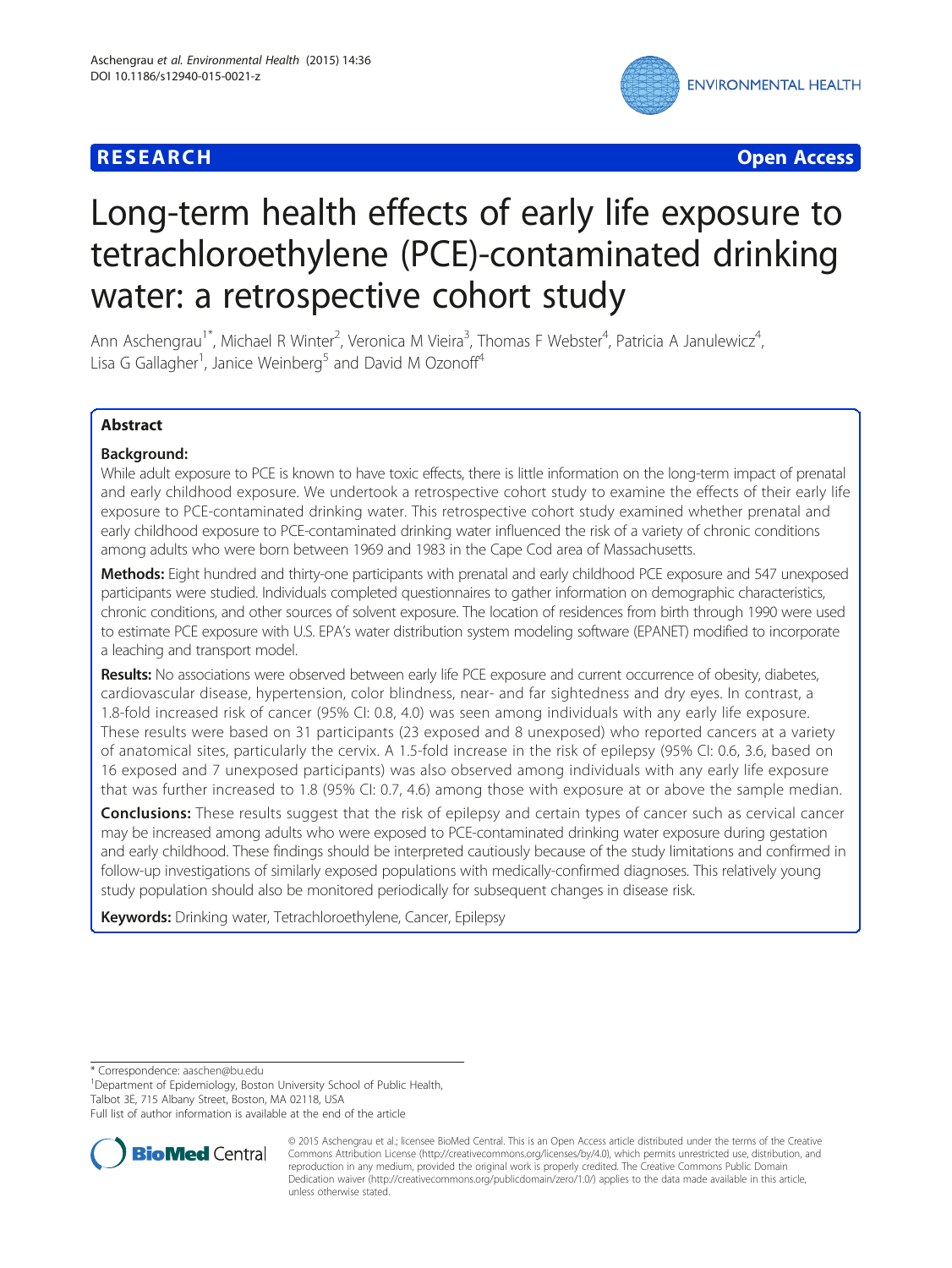## Background

In 1980 Massachusetts officials found that tetrachloroethylene (PCE) was leaching into public drinking water supplies from a vinyl liner (VL) that had been applied to asbestos cement (AC) water distribution pipes [[1\]](#page-10-0). The lining of vinyl toluene resin was applied in a slurry with PCE as the solvent (Piccotex; Johns-Manville Corporation, Denver, CO). The lining was introduced as a solution to taste and odor problems associated with conventional AC water mains. The PCE was thought to evaporate by the time the pipes were installed; however, sizeable quantities remained and slowly leached into the drinking water supplies.

Surveys estimated that approximately 660 miles of VL/ AC pipes were installed in nearly 100 cities and towns in Massachusetts from 1968 to 1980. Because the pipes were installed in response to replacement and expansion needs in a town's water system, the contamination pattern was irregular and neighboring residents often had vastly different exposure levels. PCE levels in one town ranged from undetectable to 80 μg/L in water pipes along main streets with high water flow and from 1,600 to 7,750 μg/L in water pipes along dead end streets with low water flow [\[2\]](#page-10-0).

This specific and unusual source of contamination has since been brought down to what US EPA considers acceptable levels by flushing and bleeding water from the affected pipes, but PCE contamination of public water supplies is common, with adverse health consequences attributed to public water sources contaminated by PCE from landfills and leaking underground storage tanks [[3\]](#page-10-0), and dry cleaning facilities [[4\]](#page-10-0). Thus, communitybased PCE exposure remains an important topic of investigation.

Exposure to PCE from drinking water occurs through direct ingestion, dermal exposure during bathing and, because it volatilizes easily, by inhalation during showering, bathing and other household uses. According to the US EPA, PCE is considered "likely to be carcinogenic in humans" by all exposure routes, and to have toxic effects on the central nervous, renal, digestive, immune and hematological systems [[5,6\]](#page-10-0). These conclusions were based mainly on animal experiments and human studies of adults exposed in occupational and environmental settings. Few studies have investigated possible health effects among individuals exposed during gestation and early childhood, and most of these studies have examined only health effects during childhood [[7](#page-10-0)-[10\]](#page-10-0).

For these reasons, we undertook a population-based retrospective cohort study to determine if prenatal and early childhood exposure to PCE contaminated drinking water had a long-term impact on health. Outcomes previously reported in our study population included mental illness [\[11](#page-10-0)], affinity for risky behaviors [\[12\]](#page-10-0), visual deficits in color discrimination and contrast sensitivity [[13\]](#page-10-0), and performance on neuropsychological tests [\[14](#page-10-0)]. The current report describes the impact of early life exposure on the risk of cancer, obesity and chronic diseases of the central nervous, visual, cardiovascular, endocrine, and musculoskeletal systems.

## Methods

#### Selection of study population

Individuals were eligible for the present study if they were born between 1969 and 1983 to married women living in one of eight Cape Cod, Massachusetts towns known to have some VL/AC pipes in their water distribution system [\[1\]](#page-10-0). The exclusion of unmarried women and their children was an approval requirement of the Massachusetts Department of Public Health Privacy and Data Access Office. Eligible individuals were identified by reviewing birth certificates and cross-matching the maternal address and date of birth on the certificate with information collected from water companies on the location and installation year of VL/AC pipes.

To efficiently identify subjects who were likely to be exposed or unexposed, we visually inspected maps depicting the pipe distribution network in the vicinity of the birth address. Subjects were tentatively designated as "exposed" when their birth residence was either directly adjacent to a VL/AC pipe or indirectly adjacent to a pipe connected to a VL/AC pipe with the only possible water flow through VL/AC pipe  $(N = 1,910)$ . Subjects who were initially designated as "unexposed" were randomly selected from the remaining resident births during this time period and frequency matched to exposed subjects on month and year of birth  $(N = 1,928)$ .

In addition, 1,202 older siblings of exposed and unexposed subjects were identified if they were born in Massachusetts during 1969-1983. All older siblings were initially considered unexposed during the prenatal period because they were born while the family lived at an apparently unaffected residence. However, the initial exposure status of all subjects was considered tentative until more extensive exposure assessments were completed, as described below.

Birth certificates were reviewed to obtain information on the family, including the full names of the subject and parents; the subject's date of birth, birth weight and gestational duration; and the parents' ages and educational levels at the subject's birth. The study was approved by the Institutional Review Boards of the Massachusetts Department of Public Health and Boston University Medical Center and by the 24A/B/11B Review Committee at the Massachusetts Department of Public Health.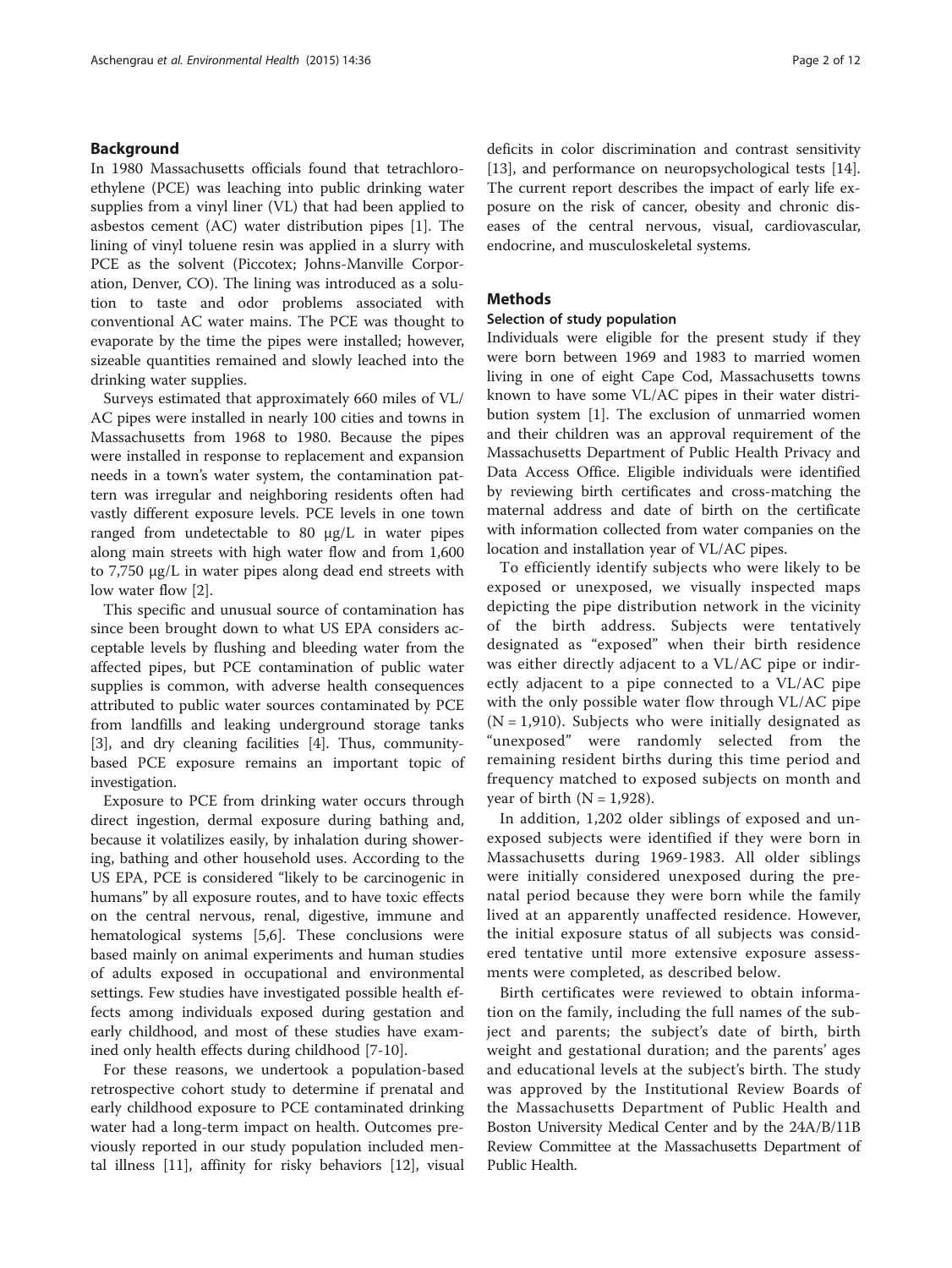#### <span id="page-2-0"></span>Follow-up and enrollment

Follow-up and enrollment occurred during 2006-2008. As described in Table 1, 6.6% of the selected population could not be located  $(n = 332)$ , 45.5% were located but never responded to our contact attempts  $(n = 2,294)$ , 3.7% refused to participate  $(n = 187)$ , and 2.2% were deceased  $(n = 111)$ . The Massachusetts Department of Public Health IRB did not allow us to contact another 8.5% of subjects whose parent had refused to participate in our prior cohort study of reproductive and developmental outcomes  $(n = 427)$  [[15](#page-10-0)]. These percentages were similar for both exposed and unexposed subjects and their older siblings.

Available birth certificate and water distribution data also indicated that participants and non-participants were similar with respect to their initial PCE exposure status (36.7% and 38.8% of participants and nonparticipants were considered exposed), race (98.5% and 97.3%, respectively, were White), mean age (29.3 and 28.9 years, respectively, as of June 30, 2007), mean duration of gestation (40.1 and 39.9 weeks, respectively), and mean birth weight (3,428 and 3,401 grams, respectively). Participants were more likely to be female (60.7% of participants vs. 43.5% of non-participants), and have mothers with some college education (61.0% of participants vs. 49.3% of non-participants); however, these differences were present for both exposed and unexposed non-participants.

A self-administered questionnaire was sent to all successfully traced subjects to gather information on height and weight (to estimate body mass index), and chronic conditions, including diagnoses of cancer; diabetes; hypertension; cardiovascular disease; epilepsy and seizure disorders; stroke, mini stroke and transient ischemic attack; multiple sclerosis; lupus; amyotrophic lateral sclerosis; Huntington's disease; Parkinson's disease; rheumatoid arthritis; scleroderma; and vision impairment resulting from blindness, color blindness, glaucoma, macular degeneration, cataracts, far sightedness and near sightedness. All disease-related questions asked if a doctor or health care provider had ever stated that the participant had a particular condition and what year the condition was diagnosed. Respondents were also asked to rate their own overall health (i.e., excellent, very good, good, fair and poor) and in comparison to other people their own age (i.e., better than most, about the same, and worse than most).

|  |  | Table 1 Selection, enrollment, and initial and final exposure status of study subjects |  |  |  |  |  |  |
|--|--|----------------------------------------------------------------------------------------|--|--|--|--|--|--|
|--|--|----------------------------------------------------------------------------------------|--|--|--|--|--|--|

|                                     | Initial exposure status |           |               |              |
|-------------------------------------|-------------------------|-----------|---------------|--------------|
|                                     | Index subject           |           | Older sibling |              |
|                                     | Exposed                 | Unexposed | Unexposed     | <b>Total</b> |
| Selected                            | 1910                    | 1928      | 1202          | 5040         |
| Excluded during enrollment          |                         |           |               |              |
| Deceased                            | 35                      | 40        | 36            | 111          |
| Parent refused participation        | 199                     | 148       | 80            | 427          |
| Never located                       | 113                     | 149       | 70            | 332          |
| No response                         | 871                     | 887       | 536           | 2294         |
| Refused                             | 73                      | 78        | 36            | 187          |
| Returned questionnaire              | 619                     | 626       | 444           | 1689         |
| Percent of selected                 | 32.4%                   | 32.5%     | 36.9%         | 33.5%        |
| Percent of located                  | 39.6%                   | 39.3%     | 43.7%         | 40.5%        |
| Excluded during exposure assessment |                         |           |               |              |
| Inadequate residential history      | 15                      | 37        | 29            | 81           |
| Off-Cape address in potential       | 19                      | 27        | 50            | 96           |
| VL/AC town                          |                         |           |               |              |
| Available for analysis              | 585                     | 562       | 365           | 1512         |
| Percent of selected                 | 30.6%                   | 29.1%     | 30.4%         | 30.0%        |
| Final exposure status               |                         |           |               |              |
| Both prenatal and early             | 561                     | 160       | 110           | 831          |
| childhood exposure                  |                         |           |               |              |
| Only early childhood                | $\overline{7}$          | 42        | 85            | 134          |
| Exposure                            |                         |           |               |              |
| Unexposed                           | 17                      | 360       | 170           | 547          |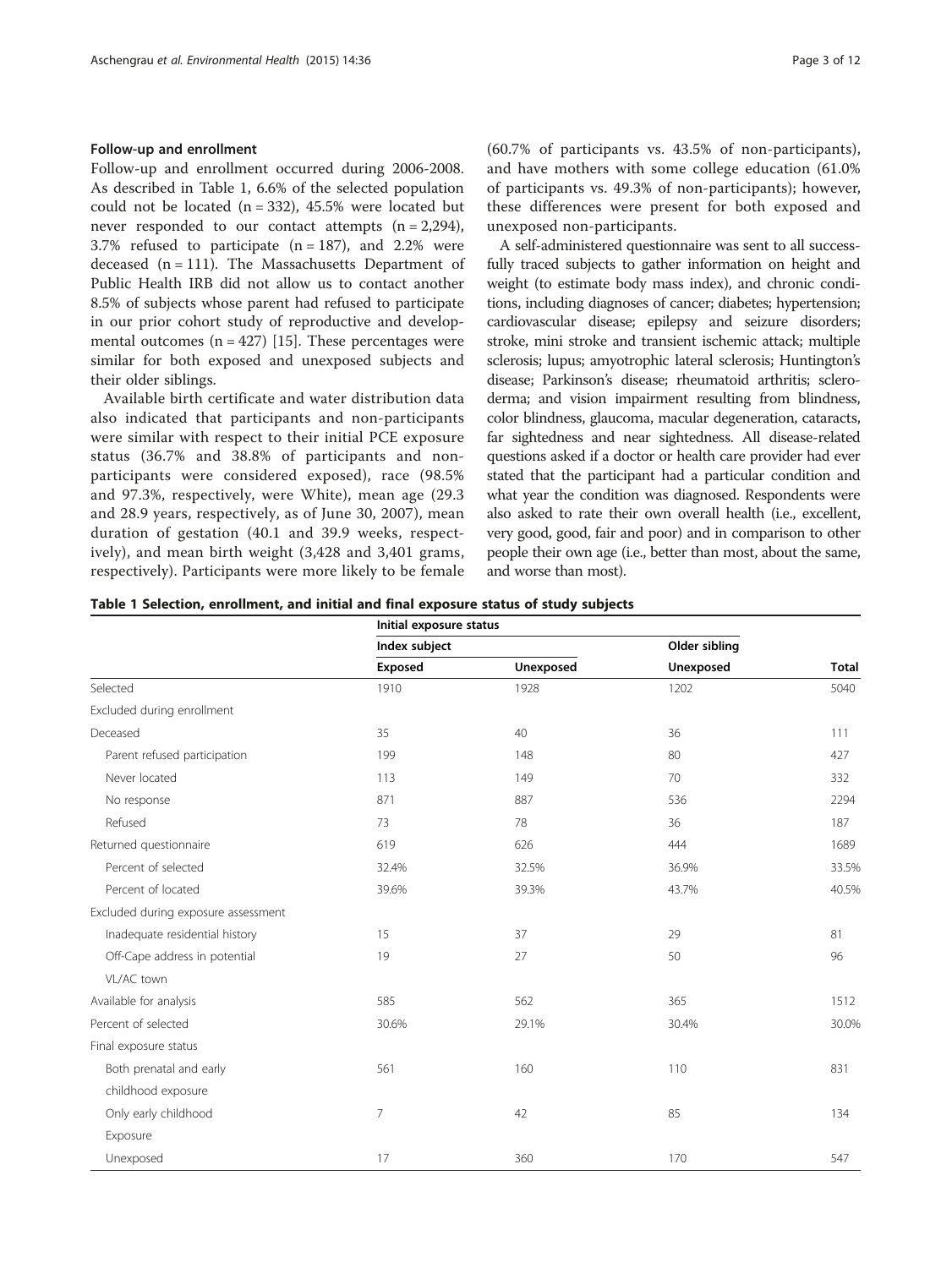Information was also gathered on demographic characteristics; family history of cancer and other relevant diseases; health-related behaviors such as cigarette smoking, alcoholic beverage consumption and illicit drug use; occupational and non-occupational exposure to solvents; and residential addresses from birth through 1990. Lastly, the survey gathered information on the subject's knowledge of the PCE contamination episode and self-assessments of PCE exposure. Additional questionnaire data on maternal characteristics and behaviors during the prenatal period and certain health outcomes (e.g. cancer) were available for subjects whose mothers participated in our prior cohort study on the impact of PCE exposure on reproduction and development. Information on the mother's water use patterns was available for only 58% of subjects and the prevalence of key variables was relatively low (e.g., bottled water use) and so these data were omitted from our analyses.

#### Geocoding of residential addresses

Approximately 95% of reported addresses were successfully geocoded using ArcGIS 8, and all geocoding was conducted without knowledge of the exposure or outcome status. In most instances, each address was geocoded to a parcel of land. Addresses that could not be geocoded to a specific parcel were geocoded to the closest parcel by street number. If a street number was unavailable and the street was less than a mile long, the address was geocoded to the middle of the street. If the street was a mile or longer, the address was geocoded to the intersection of the street with the cross-street provided in the survey.

#### PCE exposure assessment

As previously described, a tentative exposure status was assigned to each subject by visually inspecting maps of the pipe distribution network in the area surrounding the birth residence. To determine the final exposure designation, we used a more extensive exposure assessment model to estimate the mass of PCE delivered to each residence from the prenatal period through five years of age.

#### The Webler-Brown Model and EPANET

The leaching and transport model, which was developed by Webler and Brown for our prior epidemiological studies [[16](#page-10-0),[17](#page-11-0)], estimates the quantity of PCE entering the drinking water using the initial amount of PCE in the liner (based on the pipe diameter and length), the age of the pipe, and the leaching rate of PCE from the liner into the water. Information on the locations, installation dates and diameters of all VL/AC pipes in the public water supplies was provided by local water departments and the Massachusetts Department of Environmental Protection (DEP). According to by laboratory experiments by Demond, the leaching process followed a simple exponential relationship [[2\]](#page-10-0).

The transport algorithm requires an estimate of water flow rate and direction, which are functions of the configuration of the pipes and number of water users. The present study incorporated the Webler and Brown algorithm into the publically available source code of EPANET water distribution modeling software which characterizes water flow throughout a town's entire public distribution system [\[18](#page-11-0)]. EPANET, which was developed by the US EPA for water monitoring programs, has been also applied in epidemiological studies by others to assess the health effects of drinking water contaminants [[19,20\]](#page-11-0).

## GIS together with the models

In the first step of the exposure assessment process, we created GIS layers depicting the subject residences, water sources, pipe characteristics, and nodes, that represented points of water consumption along the pipe. Data on the location, installation date, and diameter of VL/AC pipes was obtained from local water companies and the Massachusetts Department of Environmental Protection. The GIS represented the pipe configuration in the period around 1980.

Next, we used EPANET to simulate the instantaneous flow of water through each town's network and to estimate the annual mass of PCE delivered to each point on the network or node and all subject residences associated with the node. We assumed that all land parcels represented water users, all water users in the network drew the same quantity of water, and water sources did not change over the study period. These assumptions are supported by observations that the study area was mainly comprised of residences, and the distribution system changed little between the late 1960s and late 1980s, when some water sources were added to accommodate population growth.

Only annual PCE exposures were calculated because only move-in and pipe installation years were available. We estimated PCE exposure during the prenatal period by multiplying the annual mass of PCE that entered the subject's residence during their birth year by 9/12. We estimated cumulative exposure during early childhood by summing the estimated mass of PCE that entered their residences from the month and year following birth through the month and year of the fifth birthday. Simple proportions were used to account for partial years.

PCE exposure levels were estimated only for subjects who had complete geocoded residential histories from birth through age five. This excluded 81subjects because they had inadequate residential histories (Table [1\)](#page-2-0). For practical reasons, another 96 subjects were excluded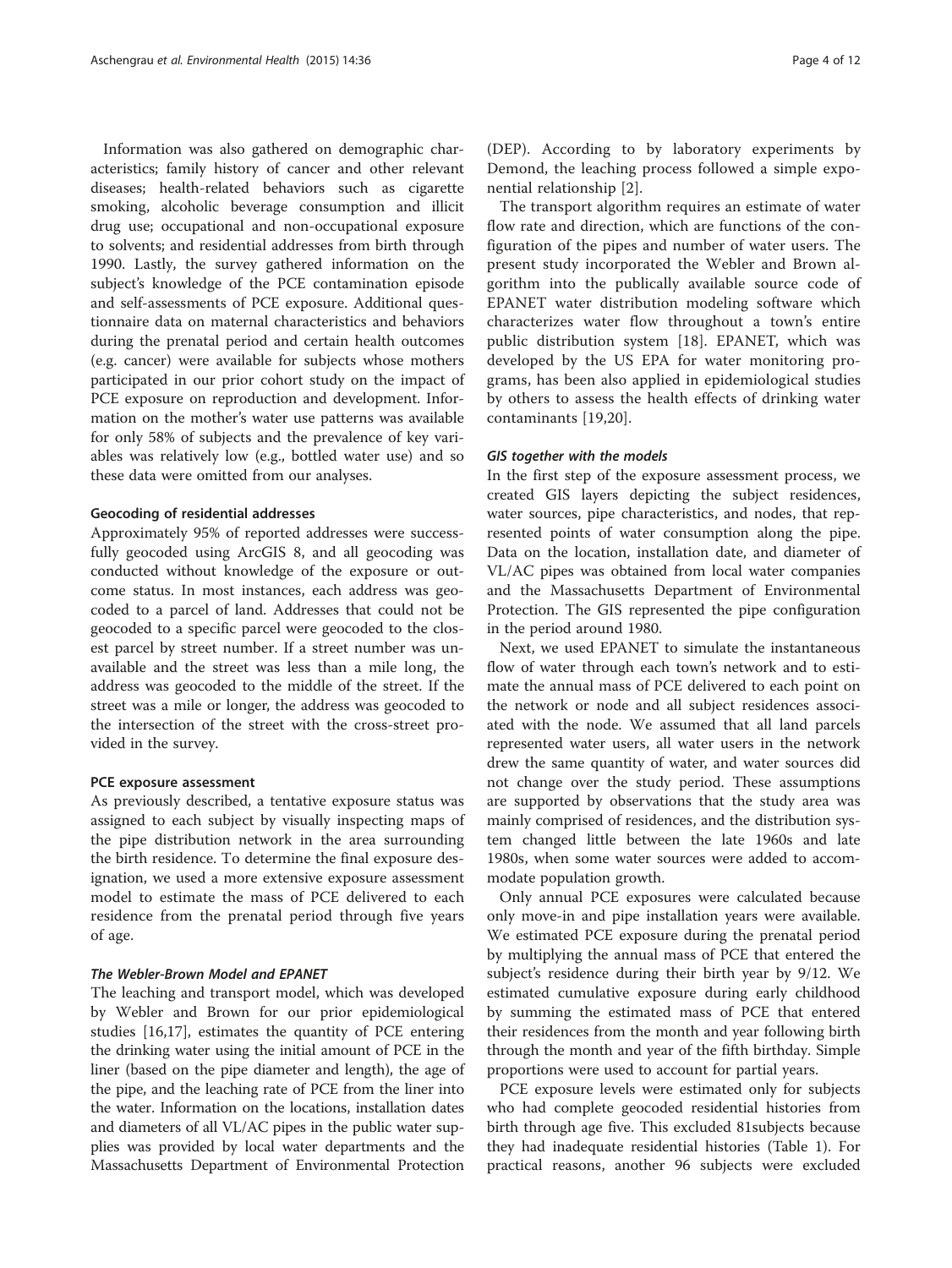because at least one of their residences was in an off-Cape town with some VL/AC pipe and our extensive PCE exposure assessments were limited to Cape Cod. Subjects who reported living in a Cape Cod town without any VL/AC pipes  $(n = 7)$  were assumed to have no PCE exposure at that address because available records indicated little or no PCE contamination of these water sources.

## Statistical analysis

We compared the occurrence of each chronic condition among subjects with combined prenatal and early childhood exposure to unexposed subjects. First, we examined the impact of any PCE and then divided the exposure at the median to examine whether risk was related to higher or lower level of exposure. Nearly all subjects with prenatal exposure also had childhood exposure and so we were unable to examine the impact of prenatal exposure only. In addition, we did not examine the impact of exposure only during childhood because there were too few subjects in this category  $(n = 134)$  to provide stable effect estimates of the outcomes under investigation.

The risk ratio (RR) was used to estimate the strength of the association between PCE exposure and the occurrence of each chronic condition. Ninety-five percent confidence intervals were used to assess the precision of the risk ratios. Generalized estimating equation (GEE) analyses were performed to account for nonindependent outcomes arising from several children from the same family [\[21](#page-11-0),[22\]](#page-11-0). The log link was used while assuming equal correlation between birth outcomes from the same mother. These analyses were performed only if there were at least five exposed and five unexposed participants who reported a particular health outcome.

Adjusted GEE analyses were conducted to assess the influence of confounding. Variables considered for these analyses were demographic, medical and family characteristics, and non-drinking water sources of solvent exposure. These variables included the subject's gender, race, age, educational level, employment status, and marital status; cigarette smoking, alcoholic beverage consumption and illicit drug use; history of solventrelated jobs and hobbies; family history of cancer and other diseases; parental characteristics and behaviors during the subject's pregnancy, and a history of head trauma (for analyses of epilepsy). Each of these variables was added to the GEE model one at a time to assess the presence of confounding. Most of the potential confounding variables had very little missing data and so individuals with missing data were dropped from these analyses. Only age had a meaningful impact (>10% change) in the crude estimates of associations and so this was the only variable included in the final adjusted GEE model.

## Results

A total of 1,512 subjects were available for the analysis. According to the initial exposure designation, there were 585 exposed and 562 unexposed index subjects and 365 unexposed older siblings (Table [1\)](#page-2-0). Following the more refined exposure assessment, approximately 27.4% of subjects  $(N = 414)$  changed their status during the detailed exposure assessment either because (1) their birth address was further downstream from a VL/AC pipe than was considered exposed in the preliminary visual assessment, (2) their modeled assessment indicated a different water flow direction than was originally assumed, (3) their questionnaire data indicated that they used a private wells, or (4) their questionnaire data indicated that they lived in an affected residence during childhood. Thus, the final analytic groups were comprised of 831 subjects with prenatal and early childhood exposure and 547 subjects with no exposure during either period. As previously mentioned, 134 subjects with only childhood exposure were excluded from the analysis.

As shown in Table [2,](#page-5-0) the characteristics of the exposed and unexposed subjects were quite similar. Subjects were predominantly female, white, college-educated, in their late 20s, married or cohabitating, and employed when they completed the study questionnaires. Few subjects had possible occupational exposure to solvents but many had potential exposure from hobbies and other sources. Family history of relevant illnesses, parental characteristics, and the frequency of cigarette smoking, and alcoholic beverage consumption was also similar across groups; however, the frequency of illicit drug use (e.g., crack, cocaine, psychedelics/hallucinogens, club/designer drugs, Ritalin without a prescription, and heroin) was more common among exposed participants [\[14](#page-10-0)].

The study population was exposed to a wide distribution of PCE exposure levels that covered several orders of magnitude. Cumulative prenatal exposure levels were lower than early childhood levels because of their different durations (nine months vs. five years). Mean (SD) exposures were 32.6 (88.6), 109.0 (283.3), and 141.6 (358.1) grams, respectively, for prenatal, early childhood and combined prenatal and early childhood exposure.

When we compared each subject's self-assessed exposure status to that derived from the modeled assessment, we found that only 7% of subjects considered exposed by the modeled assessment thought that their drinking water was contaminated, whereas 29% of these exposed subjects thought that their water was not contaminated and 64% were unsure. Similarly, we found that 31% of subjects considered unexposed by the modeled assessment thought that their drinking water was not contaminated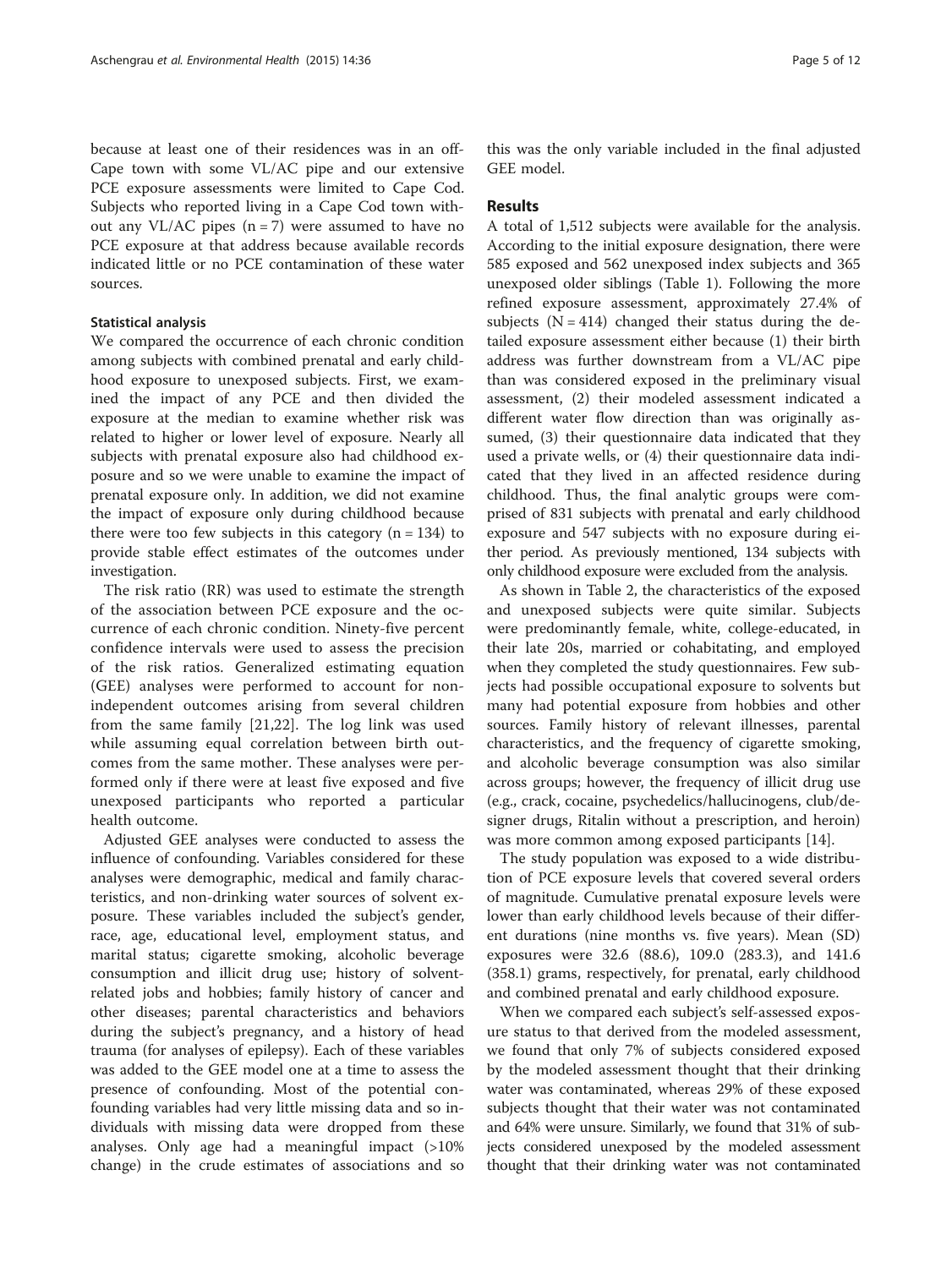## Characteristic Prenatal and early childhood exposure Unexposed  $(N = 831)$   $(N = 547)$ n % 9% n % Current age (n, mean, sd) 831 29.2 (3.6) 547 29.6 (3.8) Gender Male 331 39.8 216 39.5 Female 50.5 331 60.5 and 500 500 60.2 500 60.2 331 60.5 and 50.5 and 50.5 and 50.5 and 50.5 and 50.5 and 50.5  $\frac{1}{2}$ % White race 38.59 539 98.5  $\frac{818}{2}$  98.4 539 98.5  $\frac{98.5}{2}$  98.5  $\frac{98.5}{2}$  98.5  $\frac{98.5}{2}$ Current educational level High school graduate or less and the set of the control of the 12.2 and the 12.2 and the 12.2 and the 12.2 and the 12.2 and the 12.2 and the 12.2 and the 12.2 and the 12.2 and the 12.2 and the 12.2 and the 12.2 and the 12. Some college 192 23.1 192 23.1 23.1 144 26.3 Four year college grad or higher 61.2 Missing 1 0.2 مليون 1,000 مليون 1 0.1 مليون 1 0.2 مليون 1 0.2 مليون 1 0.2 مليون 1 0.2 مليون 1 0.2 مليون 1 0.2 Currently employed Yes 29.0 and 20.0 and 20.0 and 20.0 and 20.0 and 20.0 and 20.0 and 20.0 and 20.0 and 20.0 and 20.0 and 20.0 and 20.0 and 20.0 and 20.0 and 20.0 and 20.0 and 20.0 and 20.0 and 20.0 and 20.0 and 20.0 and 20.0 and 20.0 and 20 No 54 9.9 Missing 20 2.4 6 1.1 Current marital status Single 272 32.7 157 28.7 Married or cohabitating and the state of the state of the state of the state of the state of the state of the state of the state of the state of the state of the state of the state of the state of the state of the state of Other 19 2.3 12 2.2 Missing  $\begin{array}{ccccccc} 1.3 & 1.3 & 1.3 \end{array}$ Ever had solvent-exposed job Yes 123 14.8 71 13.0 No 34.3 Missing 21 2.5 15 2.7 Ever had solvent-exposed hobby Yes 200 84.2 462 84.5 No 124 124 14.9 79 14.4  $M$ issing 6 1.1 and 5 1.1 and 5 1.1 and 5 1.1 and 5 1.1 and 5 1.1 and 5 1.1 and 5 1.1 and 5 1.1 and 5 1.1 and 5 1.1 and 5 1.1 and 5 1.1 and 5 1.1 and 5 1.1 and 5 1.1 and 5 1.1 and 5 1.1 and 5 1.1 and 5 1.1 and 5 1.1 and 5 Cigarette smoking history Current 23.3 23.3 104 19.0 Former 180 21.7 134 24.5 Never 451 54.3 308 56.3  $M$ issing and the contract of the contract of the contract of  $\sim$  0.7  $\sim$  0.2  $\sim$  1  $\sim$  0.2 Current alcoholic beverage consumption >8 days per month 256 30.8 181 33.1  $\leq$  8 days per month  $\leq$  413 49.7 255 46.6 Non-drinker 19.7 108 19.7 12.9 12.9 17.9 108 19.7 17.9 108 19.7 12.9 108 19.7 108 109.7 12.9 108 19.7 12.9 12. Missing 13 1.6 3 0.5 مليون بين مراجع المستخدم المستخدم المستخدم المستخدم المستخدم المستخدم المستخدم المستخدم ا Current major<sup>a</sup> drug use Yes 289 34.8 162 29.6 No 380 69.5  $\frac{1}{30}$  530 69.5  $\frac{1}{30}$  63.8 69.5  $\frac{1}{30}$  69.5 12 1.4 5 0.9 لكن من المسلم التي يتم التي تقدم التي يتم التي تقدم التي تقدم التي تقدم التي تقدم التي تقدم التي Mother's age<sup>b</sup> (n, mean (sd)) 831 27.2 (4.7) 547 27.5 (4.4)

## <span id="page-5-0"></span>Table 2 Distribution of selected characteristics of subjects and parents by PCE exposure status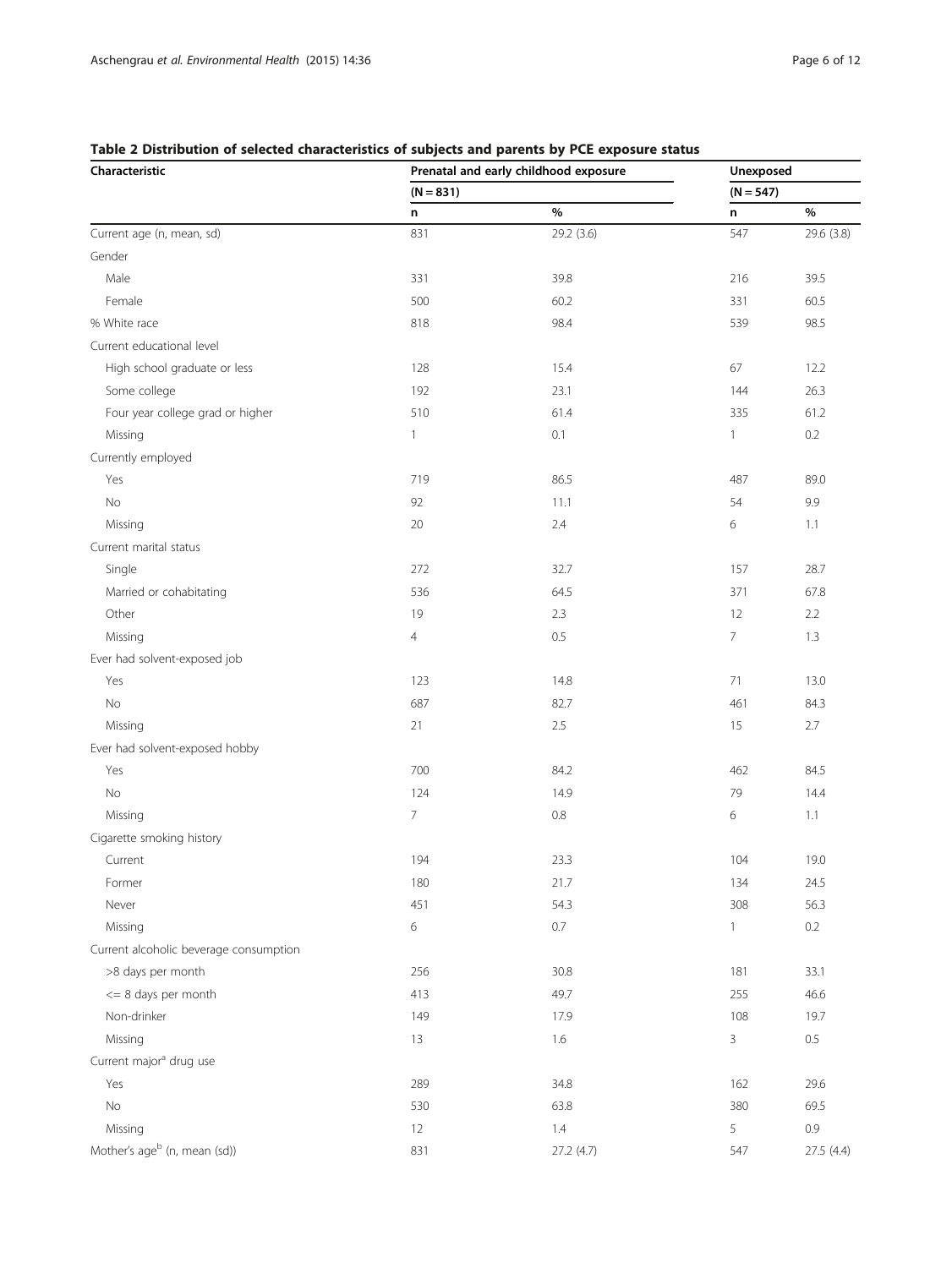## Table 2 Distribution of selected characteristics of subjects and parents by PCE exposure status (Continued)

| Father's age <sup>b</sup> (n, mean (sd))                      | 831    | 29.8 (5.7)  | 547          | 29.8 (5.3)  |
|---------------------------------------------------------------|--------|-------------|--------------|-------------|
| Mother's educational level <sup>b</sup>                       |        |             |              |             |
| High school graduate or less                                  | 327    | 39.4        | 178          | 32.5        |
| Some college                                                  | 243    | 29.2        | 188          | 34.4        |
| Four year college grad or higher                              | 260    | 31.3        | 180          | 32.9        |
| Missing                                                       | 1      | 0.1         | $\mathbf{1}$ | 0.2         |
| Father's occupation <sup>b</sup>                              |        |             |              |             |
| White collar                                                  | 420    | 50.5        | 257          | 47.0        |
| Blue collar                                                   | 275    | 33.1        | 170          | 31.1        |
| Other                                                         | 126    | 15.2        | 112          | 20.5        |
| Missing                                                       | $10\,$ | 1.2         | 8            | 1.5         |
| Mother received prenatal care <sup>b</sup>                    |        |             |              |             |
| Yes                                                           | 794    | 95.5        | 520          | 95.1        |
| No                                                            | 4      | 0.5         | 0            | 0.0         |
| Missing                                                       | 33     | 4.0         | 27           | 4.9         |
| Mother smoked cigarettesb                                     |        |             |              |             |
| Yes                                                           | 182    | 21.9        | 113          | 20.7        |
| No                                                            | 483    | 58.1        | 330          | 60.3        |
| Missing                                                       | 166    | 20.0        | 104          | 19.0        |
| Mother drank alcoholic beveragesb                             |        |             |              |             |
| Yes                                                           | 302    | 36.3        | 201          | 36.7        |
| No                                                            | 361    | 43.4        | 242          | 44.2        |
| Missing                                                       | 168    | 20.2        | 104          | 19.0        |
| Mother had medical and obstetrical complications <sup>b</sup> |        |             |              |             |
| Yes                                                           | 122    | 14.7        | 108          | 19.7        |
| No                                                            | 536    | 64.5        | 331          | 60.5        |
| Missing                                                       | 173    | 20.8        | 108          | 19.7        |
| Mother had occupational exposure to solvents                  |        |             |              |             |
| Yes                                                           | 76     | 9.1         | 51           | 9.3         |
| No                                                            | 573    | 69.0        | 381          | 69.7        |
| Missing                                                       | 182    | 21.9        | 115          | 21.0        |
| Subject's birth weight (n, mean, (sd))                        | 823    | 3,443 (506) | 499          | 3,414 (534) |
| Subject's gestational age (n, mean, (sd))                     | 790    | 40.1(2.5)   | 516          | 39.9 (2.4)  |
| Family history of cancer                                      | 225    | 27.1        | 141          | 25.8        |
| Family history of epilepsy or seizure disorder                | 39     | 4.7         | 23           | 4.2         |
| Family history of rheumatoid arthritis                        | 64     | 7.7         | 41           | 7.5         |
| Family history of blindness                                   | 11     | 1.3         | 6            | 1.1         |
| Family history of color blindness                             | 64     | 7.7         | 45           | 8.2         |
| Family history of dry eyes                                    | 60     | 7.2         | 39           | 7.1         |
| Family history of correctable <sup>c</sup> vision impairment  | 786    | 94.6        | 514          | 94.0        |

<sup>a</sup>Major drugs include inhalants, cocaine, crack, psychedelics, hallucinogens, club drugs, designer drugs, heroin, and Ritalin without a prescription.<br>Pat subject's birth or during subject's gestation.

 $^{\rm b}$ At subject's birth or during subject's gestation.<br><sup>c</sup>Correctable with execlasses or contact lenses.

Correctable with eyeglasses or contact lenses.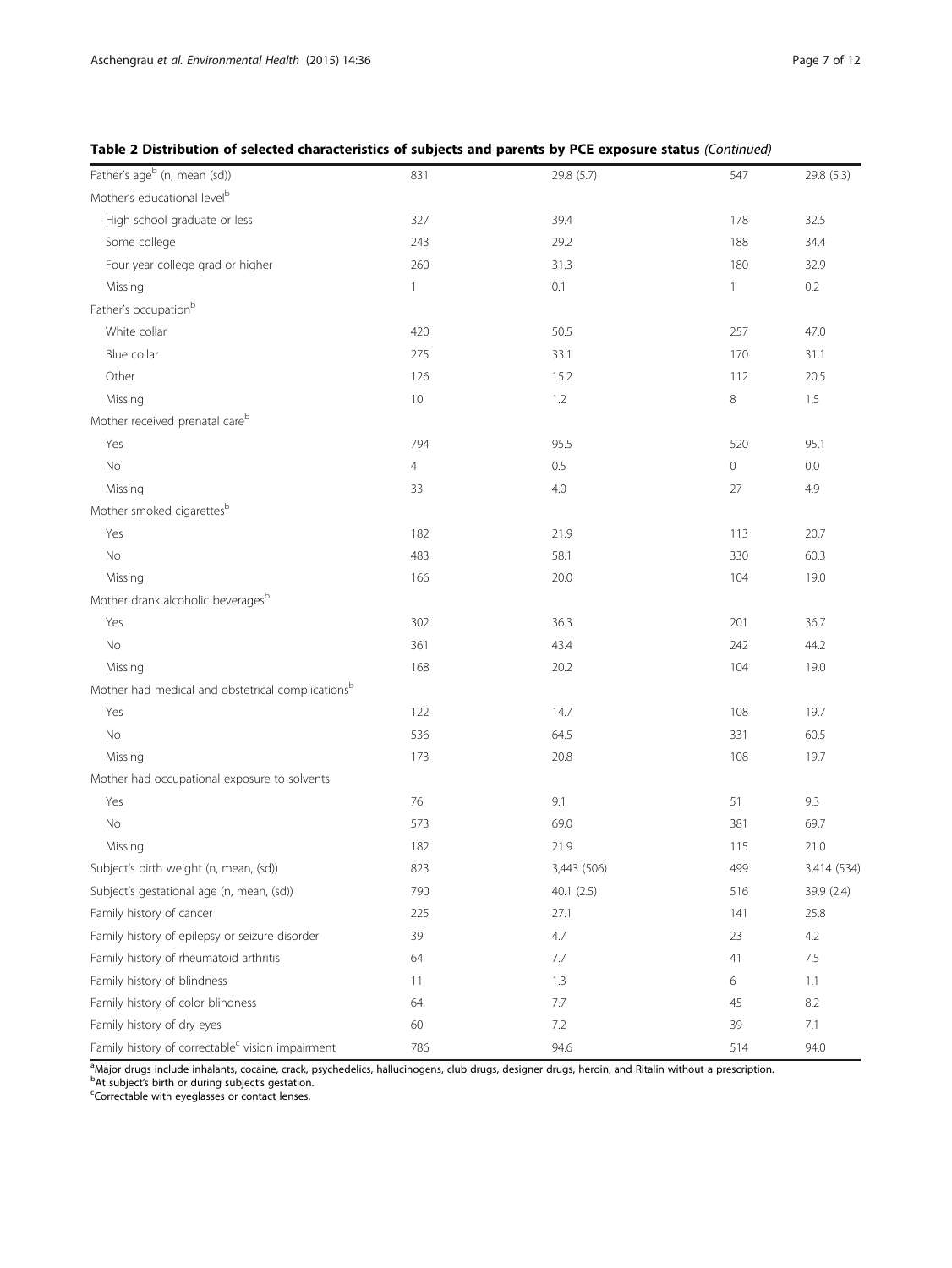while 5% thought that their drinking water was contaminated and 63% were unsure.

The relationship between early life PCE exposure and self-reported health outcomes is described below and summarized in Table [3](#page-8-0). Compared to unexposed subjects, twice as many exposed subjects considered themselves to be in fair or poor health (4.5% versus 2.2%) and nearly three times as many exposed subjects considered their health to be worse than most people their own age (7.1% versus 2.6%).

In line with these self-assessments, individuals with early life PCE exposure had a 1.8-fold increased risk of cancer (95% CI: 0.8, 4.0). This finding was based on 31 cancer cases (23 exposed and 8 unexposed) who reported a wide variety of cancers diagnosed between ages 4 and 32 years (median age at diagnosis = 25 years) (Table [4](#page-9-0)). Notably, a history of early life PCE exposure was present for all five reported cases of cervical cancer, both reported cases of brain cancer, and eleven of the thirteen cases who reported a wide variety skin cancer cases (including melanoma, basal cell carcinoma, squamous cell carcinoma and skin cancer not otherwise specified). A 2.8-fold increased risk of all skin cancers combined was observed in relation to early life PCE exposure (95% CI: 0.6, 13.0). Risk ratios for other cancer sites were not estimated because of the small number of cases.

Regarding the non-cancer outcomes, individuals with any early life PCE exposure also had a 1.5-fold increased risk of epilepsy (95% CI: 0.6, 3.6) that was further increased to 1.8 (95% CI: 0.7, 4.6) among individuals with exposure at or above the sample median (Table [3](#page-8-0)). The age of diagnosis among the epilepsy cases ranged from infancy to 24 years (median age at diagnosis = 17.5 years). In contrast, no associations were observed between early life PCE exposure and the occurrence of obesity, diabetes, cardiovascular disease, hypertension, color blindness, near- and far sightedness and dry eyes. The frequency of the remaining illnesses was too rare to calculate stable measures of association: stroke, mini stroke or transient ischemic attack ( $n = 6$  overall); lupus ( $n = 3$ ); multiple sclerosis  $(n = 5)$ ; amyotrophic lateral sclerosis  $(n = 1)$ , scleroderma  $(n = 0)$ , Huntington's disease  $(n = 0)$ , Parkinson's disease  $(n = 0)$ , rheumatoid arthritis  $(n = 15)$ , deafness  $(n = 6)$ , blindness  $(n = 12)$ , cataracts  $(n = 6)$ , glaucoma ( $n = 1$ ), and macular degeneration ( $n = 2$ ).

## **Discussion**

While the number of cases was small, the results of this study suggest that individuals with early life exposure to PCE-contaminated drinking water may have an increased risk of epilepsy and certain types of cancer, particularly cervical cancer. No increases in risk were

observed for obesity, diabetes, cardiovascular disease, hypertension, and clinically evident vision abnormalities.

These findings should be interpreted cautiously in light of several limitations. First, the young age of the participants (mean ages were 29.6 and 29.2 years for exposed and unexposed subjects, respectively) meant that the frequency of many chronic conditions was low, including cancers linked to PCE exposure in previous occupational and drinking water studies [[5](#page-10-0)]. While the prevalence of epilepsy, diabetes and other conditions was similar to national estimates for this age group [[23,24](#page-11-0)], it is likely that the use of selfreported information on health outcomes resulted in some inaccurate information stemming from underreporting, over-reporting or mis-reporting diagnoses. However, since most subjects did not know their exposure status we believe that the resulting outcome misclassification would not have affected the risk ratios or would have biased them towards the null [[25\]](#page-11-0).

The findings are also likely affected by exposure misclassification. Because historical exposure measurements were unavailable, we estimated PCE exposure using a leaching and transport model [[16](#page-10-0),[17\]](#page-11-0). The model was applied to water distribution system conditions in 1980 and was assumed to be representative of the entire exposure period. Furthermore, the exposure assessment predicted the annual mass of PCE delivered to each subject's residence during gestation and early childhood. Because information on maternal water use was available for only 58% of the study population, we did not incorporate these behavioral data into our analyses. While results from validation studies indicate reasonable correlation between our exposure estimates and PCE concentrations in historical water samples (Spearman correlation coefficient = 0.65, p < 0.00010) [\[26](#page-11-0)], non-differential exposure misclassification likely biased the findings from dichotomous comparisons (e.g., any exposure vs. none) towards the null [\[27](#page-11-0)]. The expected direction of bias for comparisons involving the exposure levels is more difficult to predict but associations seen among subjects in the highest tertile are likely to be attenuated while those in the middle category could have either an upward or downward bias.

Still another limitation stems from possible residual confounding from missing data on risk factors for the outcomes under study. However, in order to account for the associations observed in this study, these factors would need to be tightly correlated with PCE exposure, an unlikely scenario given the irregular pattern of the PCE contamination across the neighborhoods of Cape Cod. In fact, our prior studies of this cohort found little or no confounding when other health outcomes were examined [\[15](#page-10-0)[,28\]](#page-11-0).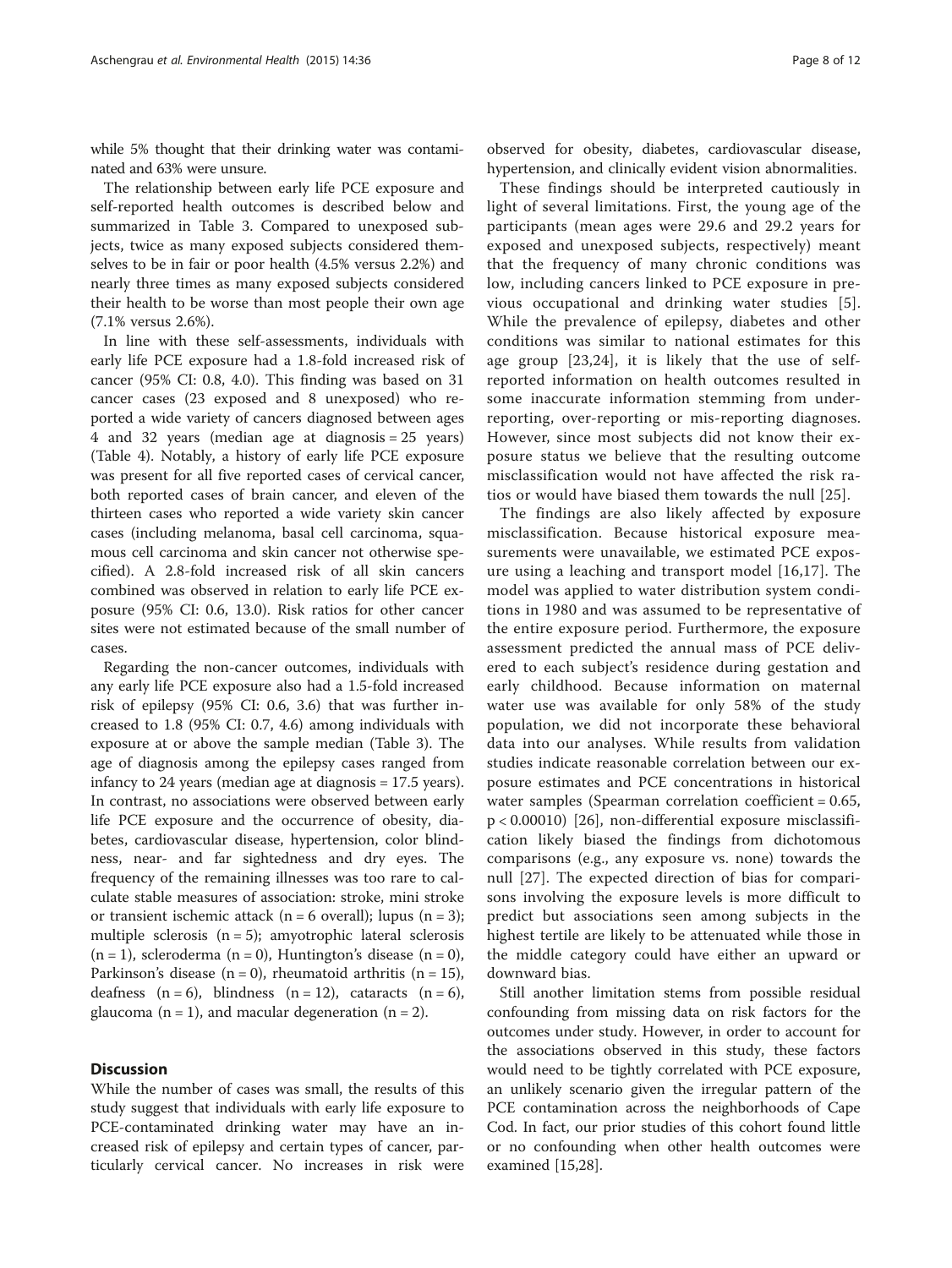| <b>Health outcome</b>  | <b>Exposure</b>          | % Yes (n/N)    | <b>Crude GEE</b>   | <b>Adjusted GEE</b> |
|------------------------|--------------------------|----------------|--------------------|---------------------|
|                        | Category/                |                | <b>Risk ratio</b>  | <b>Risk ratio</b>   |
|                        | Percentile               |                | (95% CI)           | (95% CI)            |
| Cancer                 | Any                      | 2.8 (23/828)   | 1.9(0.9, 4.2)      | $1.8$ (0.8, 4.0)    |
|                        | $> 50^{th}$              | 2.9 (12/415)   | 2.0 (0.8, 4.8)     | 1.7(0.7, 4.5)       |
|                        | $>0-$ < 50 <sup>th</sup> | 2.7(11/413)    | 1.8(0.7, 4.5)      | 1.9(0.7, 4.8)       |
|                        | None                     | 1.5(8/545)     | Reference          | Reference           |
| Diabetes               | Any                      | 1.2 (10/828)   | $0.9$ $(0.4, 2.5)$ | $1.0$ (0.4, 2.6)    |
|                        | $> 50^{th}$              | 1.2(5/415)     | $0.9$ $(0.3, 2.9)$ | 0.9(0.3, 2.7)       |
|                        | $>0-<50$ <sup>th</sup>   | 1.2(5/413)     | $0.9$ (0.3, 2.9)   | $1.1$ (0.3, 4.2)    |
|                        | None                     | 1.3(7/544)     | Reference          | Reference           |
| Hypertension           | Any                      | 8.5 (70/824)   | $1.2$ (0.8, 1.8)   | $1.2$ (0.8, 1.8)    |
|                        | $> = 50^{\text{th}}$     | 8.2 (34/414)   | 1.2(0.8, 1.8)      | $1.1$ (0.7, 1.7)    |
|                        | $>0-<50^{th}$            | 8.8 (36/410)   | $1.3$ (0.8, 1.9)   | 1.4(0.9, 2.2)       |
|                        | None                     | 7.0 (38/543)   | Reference          | Reference           |
| Cardiovascular Disease | Any                      | 0.6(5/825)     | $0.4$ $(0.1, 1.2)$ | $1.5$ (0.6, 3.6)    |
|                        | $>$ = 50 <sup>th</sup>   | 0.5(2/414)     |                    |                     |
|                        | $>0-$ < 50 <sup>th</sup> | 0.7(3/411)     |                    |                     |
|                        | None                     | 1.5(8/541)     | Reference          | Reference           |
| Epilepsy               | Any                      | 1.9 (16/826)   | $1.5$ (0.6, 3.6)   | $1.5$ (0.6, 3.6)    |
|                        | $>$ = 50 <sup>th</sup>   | 2.2(9/415)     | 1.7(0.6, 4.5)      | 1.8(0.7, 4.6)       |
|                        | $>0-<50^{th}$            | 1.7(7/411)     | $1.3$ (0.5, 3.7)   | $1.2$ (0.4, 3.5)    |
|                        | None                     | 1.3(7/543)     | Reference          | Reference           |
| Obesity                | Any                      | 24.7 (138/558) | 0.9(0.7, 1.2)      | 0.9(0.7, 1.2)       |
|                        | $>$ = 50 <sup>th</sup>   | 26.0 (71/273)  | $1.0$ (0.7, 1.3)   | 1.0(0.7, 1.3)       |
|                        | $>0-$ < 50 <sup>th</sup> | 23.5 (67/285)  | $0.9(0.7-1.2)$     | 0.9(0.7, 1.2)       |
|                        | None                     | 26.7 (92/344)  | Reference          | Reference           |
| Color blindness        | Any                      | 1.4 (11/779)   | $0.6$ $(0.3, 1.3)$ | $0.6$ $(0.3, 1.3)$  |
|                        | $> 50^{th}$              | 1.0(4/386)     |                    |                     |
|                        | $>0-<50^{th}$            | 1.8(7/393)     | $0.7$ $(0.3, 1.8)$ | $0.8$ $(0.3, 2.2)$  |
|                        | None                     | 2.5 (13/528)   | Reference          | Reference           |
| Near sightedness       | Any                      | 22.1 (171/775) | $1.0$ (0.8, 1.2)   | $1.0$ (0.8, 1.2)    |
|                        | $>$ = 50 <sup>th</sup>   | 21.6 (83/385)  | $1.0$ (0.7, 1.2)   | 0.9(0.7, 1.2)       |
|                        | $>0-<50^{th}$            | 22.6 (88/390)  | $1.0$ (0.8, 1.3)   | $1.0$ (0.8, 1.3)    |
|                        | None                     | 22.6 (118/523) | Reference          | Reference           |
| Far sightedness        | Any                      | 55.6 (429/771) | $1.0$ (0.9, 1.1)   | 1.0(0.9, 1.1)       |
|                        | $>$ = 50 <sup>th</sup>   | 56.4 (215/381) | $1.0$ (0.9, 1.1)   | 0.9(0.8, 1.1)       |
|                        | $>0-$ < 50 <sup>th</sup> | 54.9 (214/390) | $0.9$ $(0.8, 1.1)$ | 1.0(0.9, 1.1)       |
|                        | None                     | 58.3 (307/527) | Reference          | Reference           |
| Dry eyes               | Any                      | 8.4 (65/775)   | $1.2$ (0.8, 1.8)   | $1.2$ (0.8, 1.8)    |
|                        | $> 50^{th}$              | 8.8 (34/386)   | $1.3$ (0.8, 2.0)   | $1.2$ (0.8, 1.9)    |
|                        | $>0-<50$ <sup>th</sup>   | 8.0 (31/389)   | $1.1$ (0.7, 1.8)   | $1.3$ (0.8, 2.0)    |
|                        | None                     | 7.0 (37/528)   | Reference          | Reference           |

## <span id="page-8-0"></span>Table 3 Prenatal and early childhood exposure to tetrachloroethylene and the risk of chronic health conditions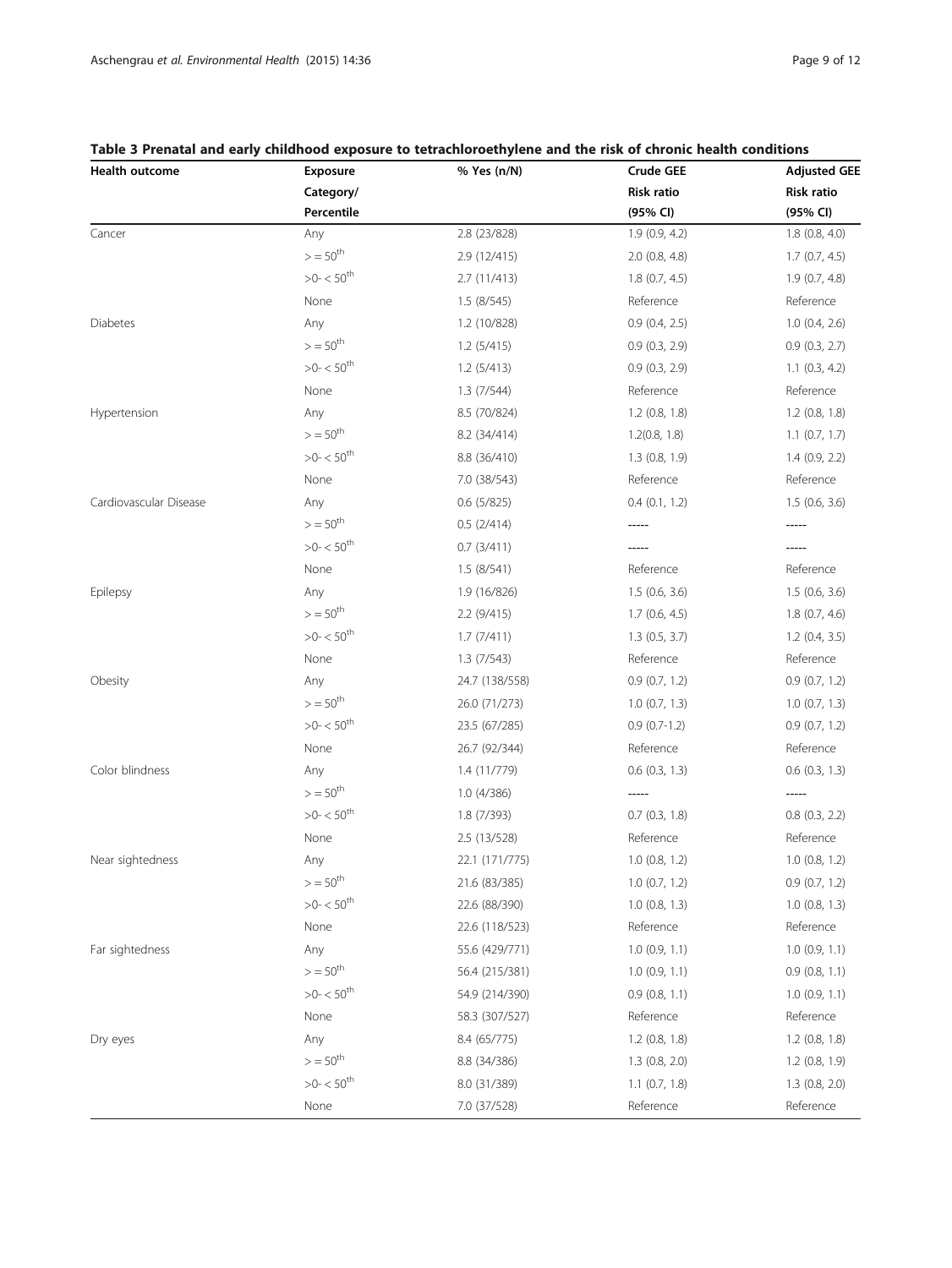<span id="page-9-0"></span>

| Table 4 Cancer diagnoses among exposed and |  |  |
|--------------------------------------------|--|--|
| unexposed participants                     |  |  |

| Cancer site/type                         | <b>Total</b><br>number | Number with any<br>exposure | <b>Number</b><br>unexposed |  |
|------------------------------------------|------------------------|-----------------------------|----------------------------|--|
| Cervix                                   | 5                      | 5                           | $\Omega$                   |  |
| Ovary                                    | 2                      |                             |                            |  |
| Testes                                   | 2                      | 0                           | 2                          |  |
| Hodgkin lymphoma                         | 1                      | 1                           | 0                          |  |
| Lymphoma, not<br>otherwise specified     | 1                      | 1                           | $\Omega$                   |  |
| Leukemia                                 |                        | 1                           | $\Omega$                   |  |
| <b>Brain</b>                             | $\mathcal{P}$          | 2                           | 0                          |  |
| Thyroid                                  | 2                      | 0                           | 2                          |  |
| Pancreas                                 | 1                      | 1                           | $\Omega$                   |  |
| Sarcoma                                  | 1                      | 0                           | 1                          |  |
| Melanoma                                 | $\overline{4}$         | 4                           | 0                          |  |
| Other skin cancer (basal<br>or squamous) | 7                      | 5                           | $\mathcal{P}$              |  |
| Skin cancer, not<br>otherwise specified  | 2                      | 2                           | 0                          |  |
| Total                                    | 31                     | 23                          | 8                          |  |

A further limitation stems from the study's low response rate. Although this problem reduced the statistical power of the study, the following evidence suggests that it did not result in selection bias. First, most available characteristics of participants and non-participants were similar, including initial PCE exposure status, race, mother's age at delivery, and birth characteristics. Second, while participants were more likely to be female (60.7% of participants vs. 43.5% of non-participants), and have mothers with some college education (61.0% for participants vs. 49.3% for non-participants), these differences were equally present for exposed and unexposed non-participants. Third, losses stemming from the death of potential participants were small and unrelated to initial PCE exposure status ( $n = 111$ , Table [1\)](#page-2-0).

PCE's potential to cause cancer has been established through numerous animal and human studies that have contributed to PCE's designation as a "probable human carcinogen" by the International Agency for Cancer Research (IARC) and "likely to be carcinogenic in humans" by the US EPA [[5,6,](#page-10-0)[29\]](#page-11-0). Evidence comes from animal experiments where increases in mononuclear cell leukemia and kidney tumors among PCE-exposed rats and hepatocellular tumors, hemangiomas and hemangiosarcomas among PCE-exposed mice have been observed [\[6](#page-10-0)]. Evidence from human studies comes mainly from investigations of dry cleaners and other adults occupationally exposed to PCE and related solvents [[30-32\]](#page-11-0). However, studies of adult exposure to PCE-contaminated drinking water have also contributed to the literature [\[33,34](#page-11-0)]. Taken together, epidemiological studies provide evidence for associations between adult PCE exposure and bladder cancer, non-Hodgkin lymphoma and multiple myeloma, and possibly cervical, esophageal, kidney, lung, liver and breast cancer [\[5,6](#page-10-0)]. To the best of our knowledge, there are little data on the risk of skin cancer following adult PCE exposure.

In contrast, the few epidemiological studies on the risk of cancer following early life exposure to solvents such as PCE have produced mixed results. One study found a null association between the occurrence of neuroblastoma among offspring and occupational exposure to PCE among mothers [[35](#page-11-0)]. In contrast, three studies of childhood hematopoietic cancers have found positive associations. The largest of these studies found a 1.6-fold increased risk of acute lymphocytic leukemia (95% CI:1.1-2.3) among children whose mothers worked with a variety of solvents during pregnancy [\[36\]](#page-11-0). Two additional small studies also found positive associations between prenatal exposure to drinking water contaminated with PCE, TCE and other solvents and either childhood leukemia alone or in combination with non Hodgkin lymphoma (OR: 8.3, 95% CI: 0.7-94.7 from [[37\]](#page-11-0) and OR 1.6, 95% CI: 0.5-4.8 from [\[38\]](#page-11-0)). However, a large study of acute lymphoblastic leukemia found no association with maternal occupational exposure to PCE during pregnancy ([[39\]](#page-11-0), and a small study of childhood cancer found no association among residents' exposure to volatile organic compounds such as TCE and PCE through soil vapor intrusion into buildings [\[40\]](#page-11-0).

In addition, even though neurotoxicity is considered a sensitive endpoint for assessing adverse health impacts of PCE exposure, the published literature on the risk of epilepsy following solvent exposure is sparse. To the best of our knowledge, only one epidemiological study has investigated the relationship between epilepsy and occupational exposure to organic solvents [[41](#page-11-0)]. This Swedish case-control study found a 1.7-fold increased risk of epilepsy among individuals with any probable exposure to unspecified solvents ( $p = 0.20$ ) and a 4.4-fold increased risk among individuals with probable heavy solvent exposure ( $p = 0.05$ ). These associations are supported by several case reports documenting the occurrence of seizures following occupational or recreational exposure to mixed solvents [[42,43\]](#page-11-0), trichloroethylene [[44\]](#page-11-0), and glues composed of toluene and xylene [[45-48\]](#page-11-0) among previously healthy adults and adolescents.

In summary, the results of the present study suggest that the risk of certain types of cancer such as cervical cancer and epilepsy may be increased among adults exposed to PCE during gestation and early childhood. These findings should be interpreted cautiously because of the study limitations and confirmed in follow-up investigations of similarly exposed populations that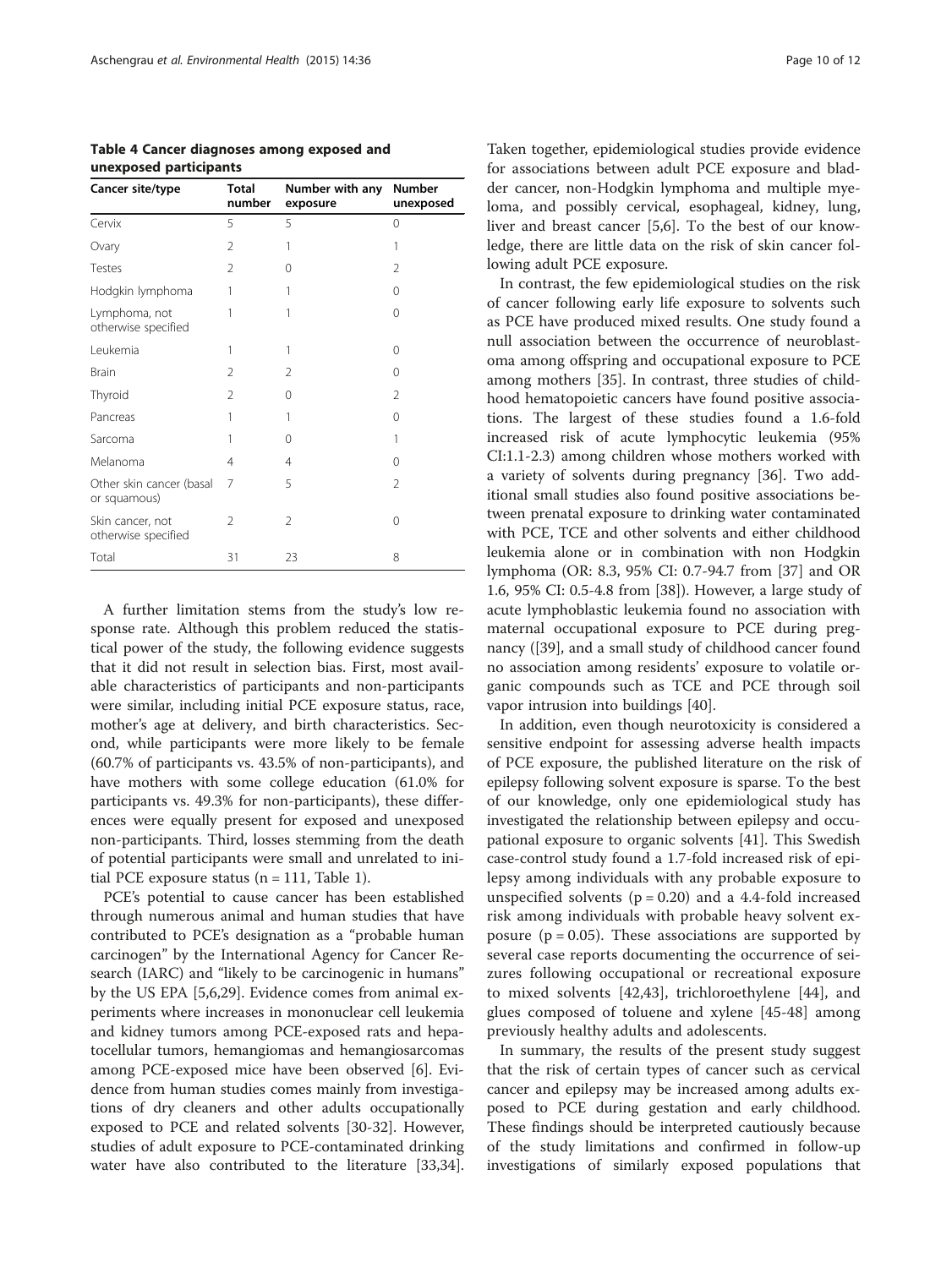<span id="page-10-0"></span>include medical confirmation of self-reported diseases. The study population should also be monitored periodically for any changes in disease risk in this relatively young population. Since PCE remains a commonly used commercial solvent that exposes workers and consumers and frequently contaminates drinking water, it is important to determine the long-term impact of early life exposure.

## Conclusions

While adult exposure to PCE is known to have numerous toxic effects, there is little information on the longterm impact of prenatal and early childhood exposure. We undertook a retrospective cohort study to examine whether early life exposure to PCE-contaminated drinking water influenced the risk of a variety of chronic conditions among adults who were born in the Cape Cod area of Massachusetts. The results suggest that the risk of certain types of cancer such as cervical cancer and epilepsy may be increased among adults following PCE exposure during gestation and early childhood. No increases in the risk of obesity, diabetes, cardiovascular disease, hypertension, color blindness and other visual abnormalities were observed. These findings should be interpreted cautiously because of the study limitations and confirmed in follow-up investigations of similarly exposed populations that include medical confirmation of disease. The relatively young study population should also be monitored periodically for any changes in disease risk.

#### Abbreviations

CI: Confidence Interval; DEP: Department of Environmental Protection; GEE: Generalized estimating equation; PCE: Tetrachloroethylene; RR: Risk Ratio; VL/AC: vinyl-lined asbestos-cement.

#### Competing interests

Dr. David Ozonoff is Co-editor-in-Chief of Environmental Health. At the request of the Commonwealth of Massachusetts, in 1980 Dr. Ozonoff was a witness in bankruptcy court in a suit against the Johns-Manville Corporation, manufacturers of the ACVL water mains. He has also, on occasion, testified in personal injury and property damage cases involving exposure to tetrachloroethylene and trichloroethylene.

#### Authors' contributions

AA conceived the study and its design, coordinated data collection and analysis, and drafted the initial manuscript. TW and VV provided technical input to data collection, exposure assessment, data analysis, and manuscript preparation. MRW participated in the data collection and conducted the data analyses. DO, PAJ, LGG and JW provided technical input to the study design, data collection, and manuscript preparation. All authors read and approved the final manuscript.

#### Acknowledgements

The authors would like to acknowledge the study participants who took the time to share their experiences and the assistance of the local water companies and the Massachusetts Department of Environmental Protection. This work was supported by the National Institute of Environmental Health Sciences Superfund Research Program 5P42ES00738.

#### Author details

<sup>1</sup>Department of Epidemiology, Boston University School of Public Health, Talbot 3E, 715 Albany Street, Boston, MA 02118, USA. <sup>2</sup>Data Coordinating Center, Boston University School of Public Health, Crosstown, 715 Albany Street, Boston, MA 02118, USA. <sup>3</sup>University of California, Irvine, Program in Public Health, 653 East Peltason Dr, Irvine, CA 92697, USA. <sup>4</sup>Department of Environmental Health, Boston University School of Public Health, Talbot 4 W, 715 Albany Street, Boston, MA 02118, USA. <sup>5</sup>Department of Biostatistics Boston University School of Public Health, Crosstown, 715 Albany Street, Boston, MA 02118, USA.

## Received: 10 October 2014 Accepted: 27 March 2015 Published online: 12 April 2015

#### References

- 1. Commonwealth of Massachusetts, Department of Environmental Quality Engineering: Status report on tetrachloroethylene contamination of public drinking water supplies caused by vinyl-lined asbestos cement pipe; 1982.
- 2. Demond AH. A source of tetrachloroethylene in the drinking water of New England: an evaluation of toxicity of tetrachloroethylene and the prediction of its leaching rates from vinyl-lined asbestos-cement pipe. In: MS Thesis. Cambridge, MA: Massachusetts Institute of Technology; 1982.
- 3. Bove FJ, Fulcomer MC, Klotz JB, Esmart J, Dufficy EM, Savrin JE. Public drinking water contamination and birth outcomes. Am J Epidemiol. 1995;141:850–62.
- 4. Sonnenfeld N, Hertz-Picciotto I, Kaye WE. Tetrachloroethylene in drinking water and birth outcomes at the US Marine Corps Base at Camp Lejeune, North Carolina. Am J Epidemiol. 2001;154:902–8.
- 5. U.S. Environmental Protection Agency. Toxicological Review of Tetrachloroethylene (Perchloroethylene). In: Support of Summary Information on the Integrated Risk Information System (IRIS). Washington DC: US EPA; 2012.
- 6. Guyton KZ, Hogan KA, Scott CS, Cooper GS, Bale AS, Kopylev L, et al. Human health effects of tetrachloroethylene: key findings and scientific issues. Environ Health Perspect. 2014;122:325–34.
- 7. Eskenazi BL, Gaylord L, Bracken MB, Brown D. In utero exposure to organic solvents and human neurodevelopment. Dev Med Child Neurol. 1988;30:492–501.
- Spector J, Lewandowski AG, Mott JA, Schreiber JS. Neuropsychological and behavioral functioning in tetrachloroethylene-exposed preschool children and controls. Arch Clin Neuropsychol. 1999;14:661–2.
- 9. Till C, Koren G, Rovet JF. Prenatal exposure to organic solvents and child neurobehavioral performance. Neurotoxicol Teratol. 2001;23:235–45.
- 10. Laslo-Baker D, Barrera M, Knittel-Keren D, Kozer E, Wolpin J, Khattak S, et al. Child neurodevelopmental outcome and maternal occupational exposure to solvents. Arch Pediatr Adolesc Med. 2004;158:956–61.
- 11. Aschengrau A, Weinberg JM, Janulewicz PA, Romano ME, Gallagher LG, Winter MR, et al. Mental Illness Among Adults Following Prenatal and Childhood Exposure to Tetrachloroethylene (PCE)-contaminated Drinking Water. Environ Health. 2012;11:2.
- 12. Aschengrau A, Weinberg JM, Janulewicz PA, Romano ME, Gallagher LG, Winter MR, et al. Affinity for Risky Behaviors Following Prenatal and Childhood Exposure to Tetrachloroethylene (PCE)-contaminated Drinking Water. Environ Health. 2011;10:102.
- 13. Getz K, Janulewicz P, Rowe S, Weinberg J, Winter M, Martin B, et al. Visual Abnormalities Following Prenatal and Childhood Exposure to Tetrachloroethylene (PCE)-contaminated Drinking Water. Environ Health Perspect. 2012;120:1327–32.
- 14. Janulewicz P, White RF, Martin B, Winter MR, Weinberg JM, Vieira V, et al. Adult Neuropsychological Performance Following Prenatal and Early Postnatal Exposure to Tetrachloroethylene (PCE)-contaminated Drinking Water. Neurotox Teratol. 2012;34:350–9.
- 15. Aschengrau A, Weinberg J, Rogers S, Gallagher L, Winter M, Vieira V, et al. Prenatal Exposure to Tetrachloroethylene-contaminated Drinking Water and the Risk of Adverse Birth Outcomes. Environ Health Perspect. 2008;116:814–20.
- 16. Aschengrau A, Rogers S, Ozonoff D. Perchloroethylene-contaminated drinking water and the risk of breast cancer: additional results from Cape Cod, Massachusetts. Environ Health Perspect. 2003;111:167–73.